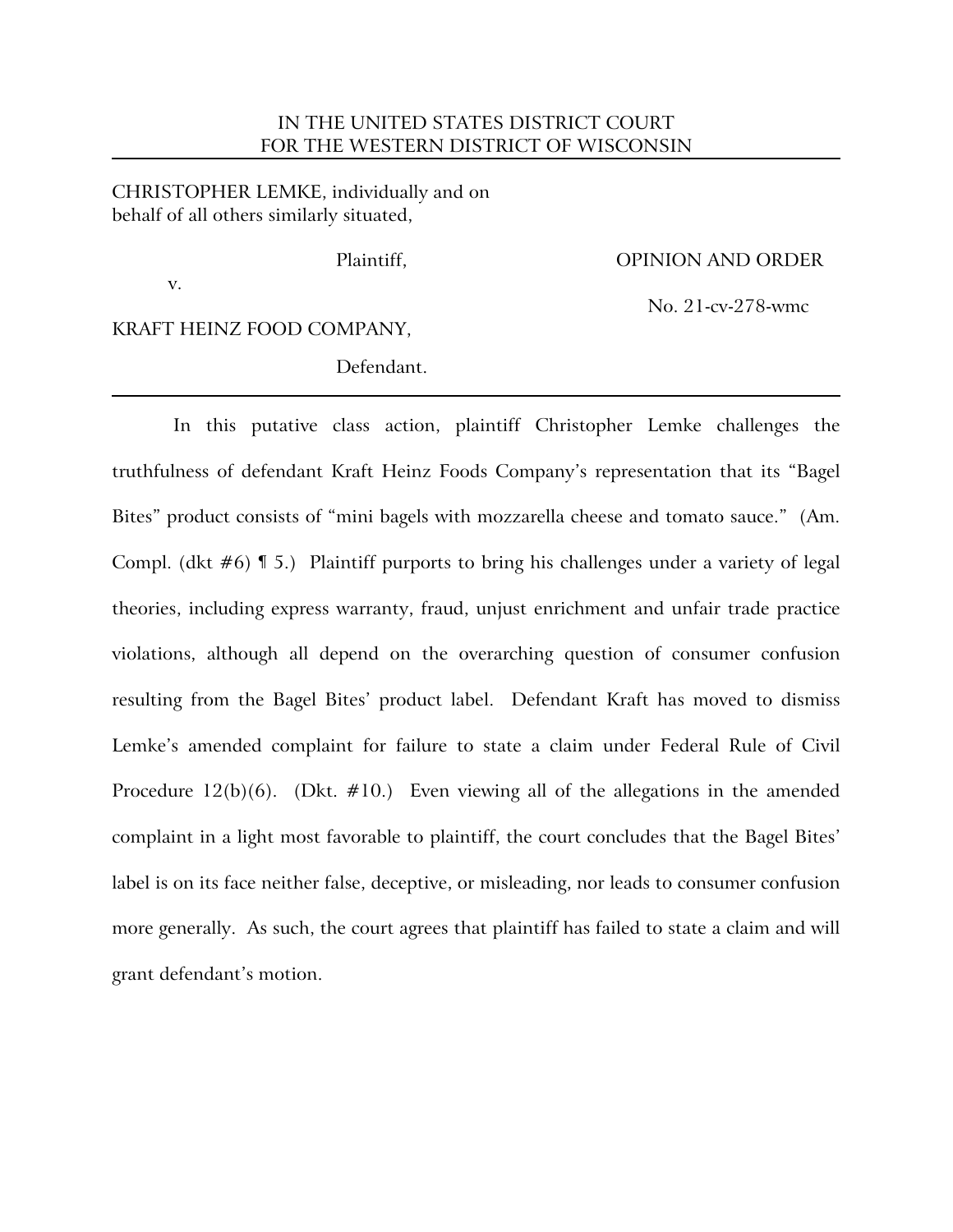## ALLEGATIONS OF FACT1

Plaintiff Lemke is a resident of Brookfield, Wisconsin, and a consumer. (Am. Compl. (dkt #6) ¶ 92.) Defendant Kraft is a Pennsylvania company with its principal place of business in Pittsburgh. (*Id*. ¶ 81.) Kraft manufacturers the "Bagel Bites" pizza bagel product for distribution. (*Id.* ¶ 1.) The product packaging that Kraft attaches outside of each product includes the image introduced by plaintiff in the Amended Complaint, which is reproduced here.



(*Id.* ¶ 4.) In particular for purposes of the pending motion, the front product label states the name of the product and contains in bold "**mozzarella cheese**" and directly below that, in much smaller font "mini bagels with mozzarella cheese and tomato sauce." (*Id.* ¶ 67.) As plaintiff points out, in a separate green circle this label also states in small font

<sup>&</sup>lt;sup>1</sup> Under Rule  $12(b)(6)$ , the court must accept all factual allegations in the complaint as true and draw all inferences in the plaintiff's favor. *Killingsworth v. HSBC Bank Nev.,* 507 F.3d 614, 618 (7th Cir. 2007).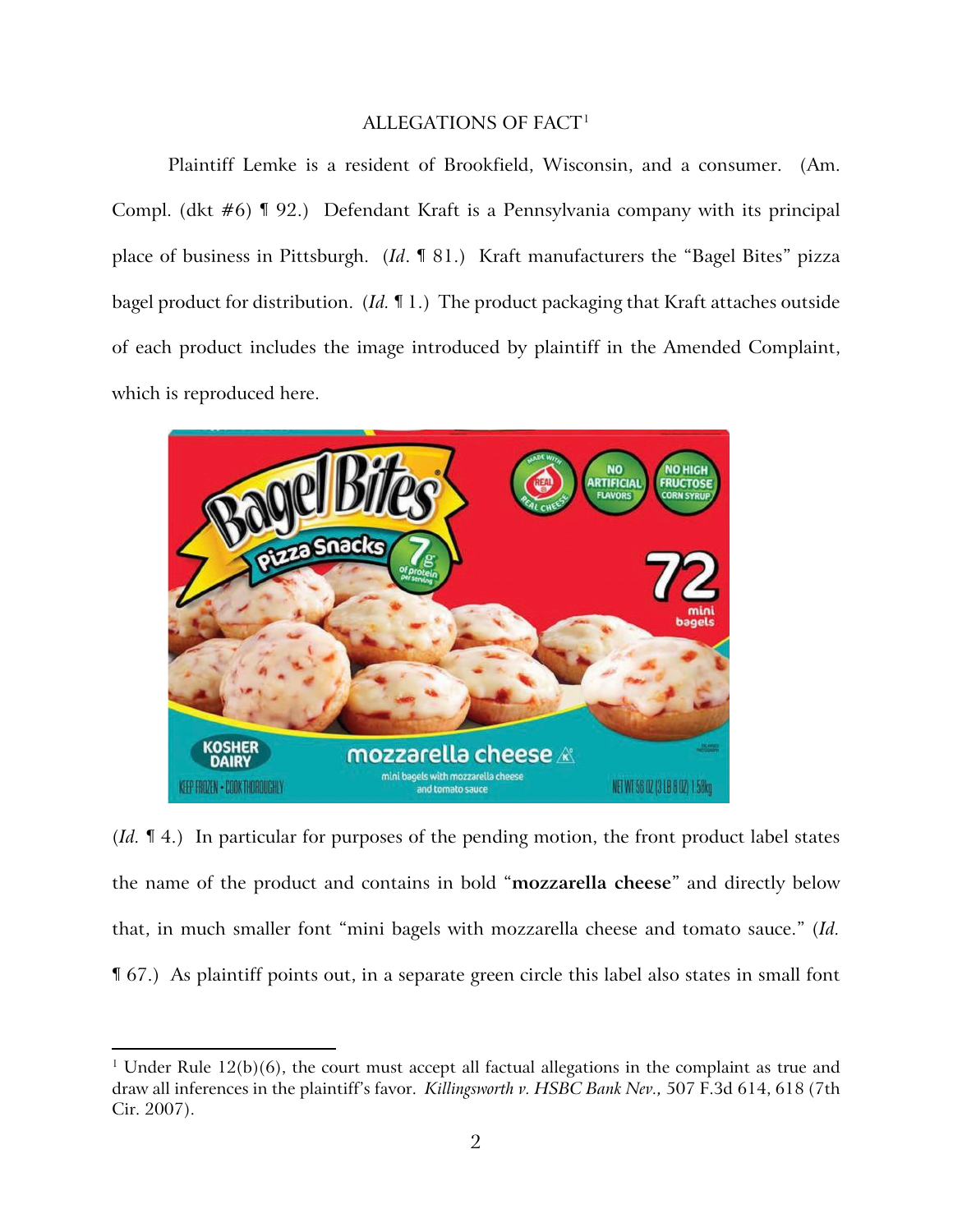that the product was "MADE WITH REAL CHEESE."

Central to plaintiff Lemke's claims is his allegation that "consumers are deceived by the representations because the Product does not contain 'real' mozzarella cheese and tomato sauce, as these foods are understood and expected by consumers." (*Id.* ¶ 5.) Also central to his contentions is the ingredient list that Kraft attaches to each product and also reproduced here.

(*Id.* ¶ 20.) In particular to the pending motion, the list includes as ingredients: (1) "cheese blend (part-skim mozzarella cheese [part-skim milk, cheese cultures, salt, enzymes], modified food starch, skim milk)"; and (2) "sauce (water, tomato paste, invert cane syrup, modified corn starch, salt, methylcellulose, citric acid, potassium chloride, ammonium chloride, spice, yeast extract, natural flavor, calcium lactate)." (*Id.*)

Lemke purchased Kraft's "Bagel Bites" snack "on multiple occasions" during the summer of 2020, including from a Woodman's Market in Waukesha, Wisconsin. (*Id.* ¶ 88.) Among other things, Lemke alleges that he repeatedly purchased the product due to the packaging's representation that it "contained mozzarella cheese and tomato sauce"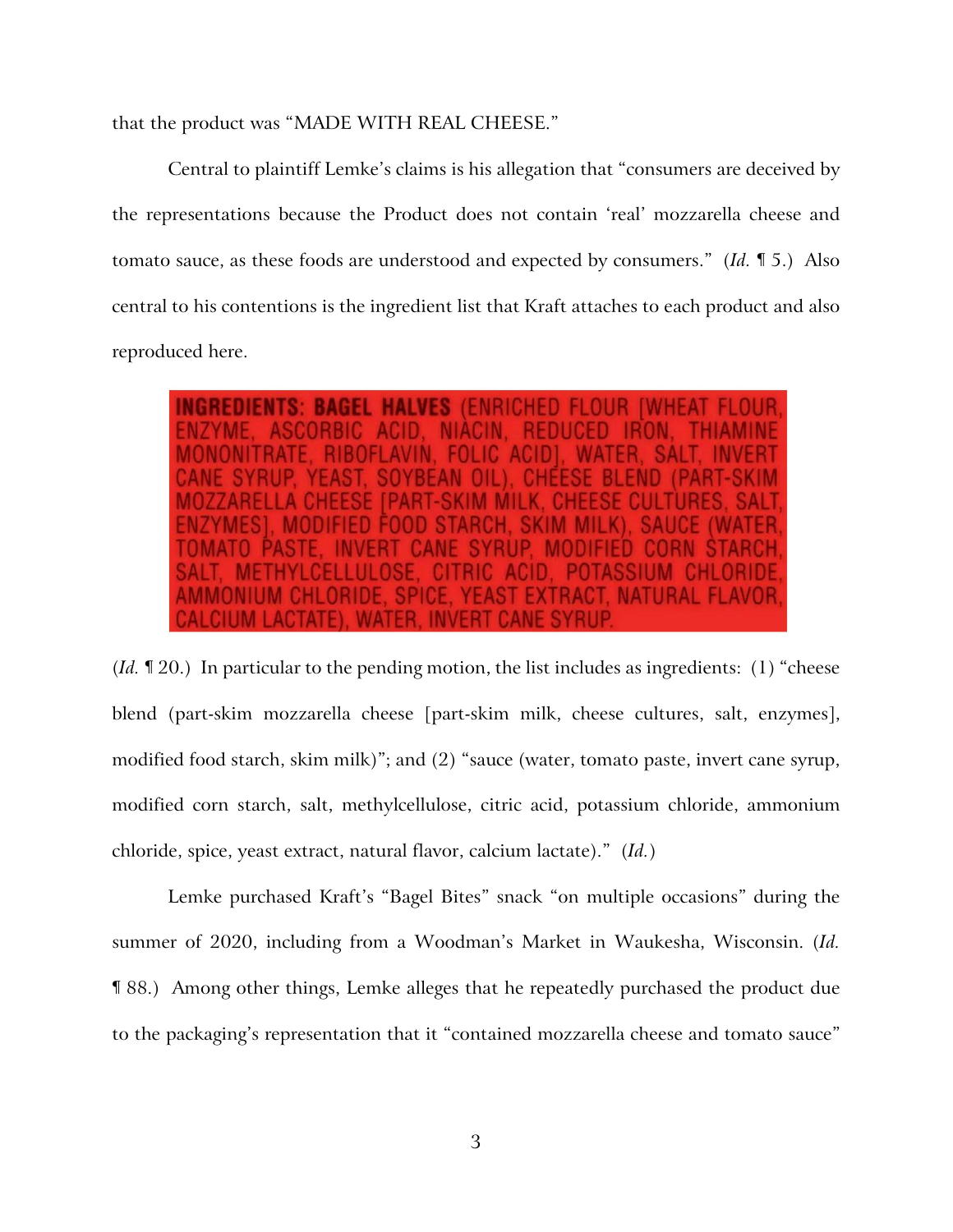*and* would not have done so absent those "misrepresentations and omissions."2 (*Id.* ¶ 89.) Specifically, Lemke alleges Kraft's assertions that the product contains "mozzarella cheese" and "tomato sauce" are misleading, since the product contains neither. (*Id.*) Finally, Lemke alleges that once the alleged misrepresentations are rectified, he "will purchase the Product again when he can do so." (*Id.* ¶¶ 90-91.)

#### OPINION

To survive a motion to dismiss under Rule  $12(b)(6)$ , a complaint must "contain" sufficient factual matter, accepted as true, to 'state a claim to relief that is plausible on its face.'" *Ashcroft v. Iqbal*, 556 U.S. 662, 678 (2009) (quoting *Bell Atl. Corp v. Twombly*, 550 U.S. 544, 570 (2007)). Lemke is correct that Rule 12(b)(6) does not permit "dismissals based on a judge's disbelief of a complaint's factual allegations." (Pl.'s Opp'n (dkt. #16) 4.) This phase of the proceedings is not "an opportunity for the court to find facts or weigh evidence," something reserved for summary judgment or, where there is a legitimate dispute, for trial. *My Health Inc. v. Gen. Elec. Co.,* No. 15-CB-80-JDP, 2015 WL 9474293, at \*2 (W.D. Wis. Dec. 28, 2015).

Still, plaintiff must "provide the grounds of his entitlement to relief . . . and a formal recitation of the elements of a cause of action will not do." *Twombly*, 550 U.S. at 555. Nor is Rule 12(b)(6) an opportunity to "unlock the doors of discovery for a plaintiff armed with nothing more than conclusions." *Iqbal*, 556 U.S. at 678-79. The determination of

<sup>&</sup>lt;sup>2</sup> Plaintiff also alleges that Wisconsin "produces the highest quality cheeses" (Am. Compl. (dkt  $#6$ ) ¶ 14), something which this court must also accept as true for purposes of the present motion, and which this judge, admittedly a less than objective observer as to that assertion, does willingly, although its relevance is open to question.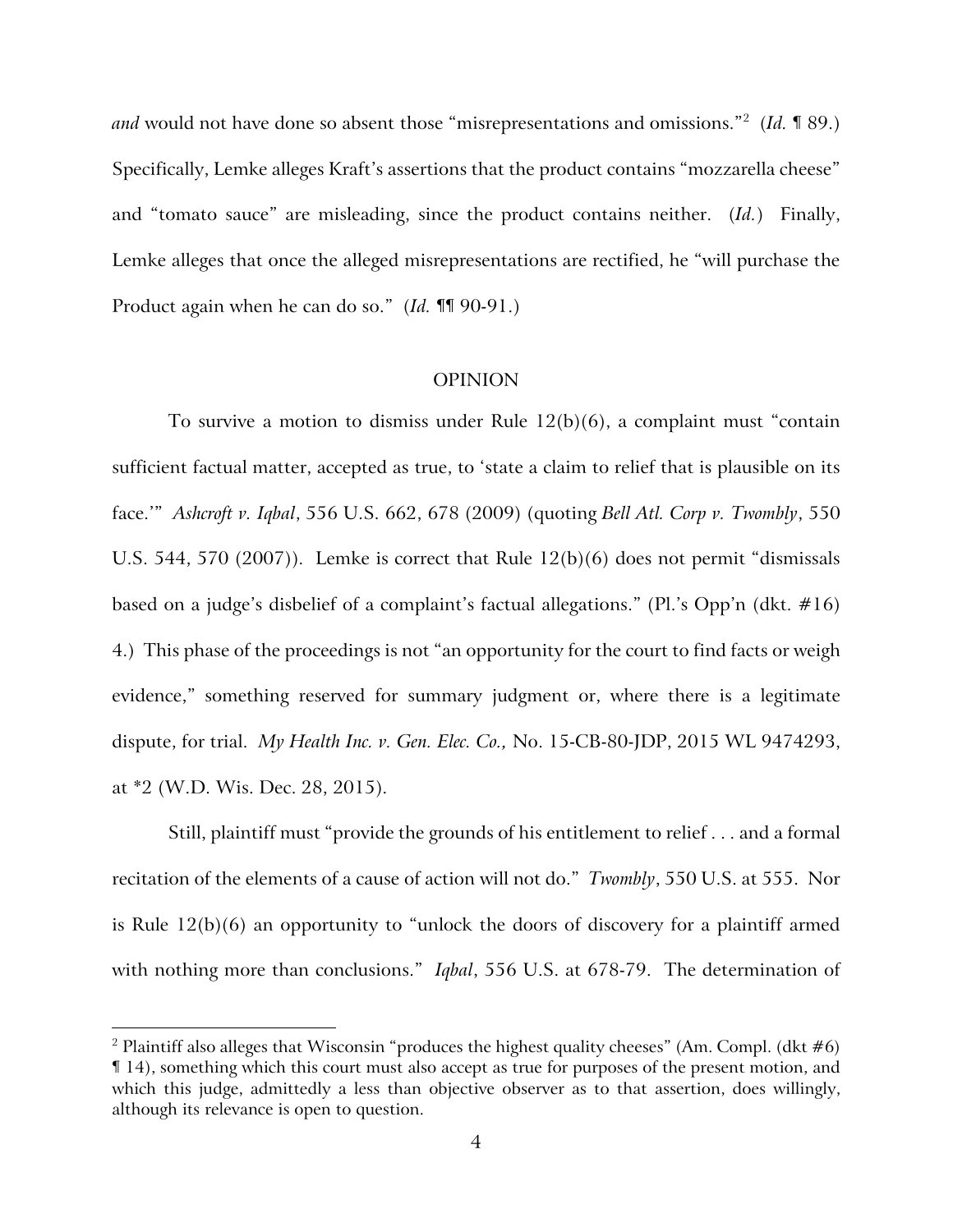whether a complaint states a claim for relief that is plausible on its face is a "context-specific task that requires the reviewing court to draw on its judicial experience and common sense." *Id*. at 679.

Defendant posits several grounds for dismissal, a number of which plaintiff concedes in his opposition brief would appear to have merit. However, the court need not address all of these grounds because all of plaintiff's claims are predicated on consumer confusion in three, basic respects: (1) the representation of a "mozzarella cheese blend" as "mozzarella cheese"; (2) the use of "part-skim" milk in the cheese blend; and (3) the nature of the "tomato sauce." Considering plaintiff's various claims together with respect to these underlying areas of alleged confusion, plaintiff and defendant both rely on *Bell v. Publix Super Markets, Inc.*, 982 F.3d 468 (7th Cir. 2020). As the court noted in *Tropp v. Prairie Farms Dairy, Inc.,* No. 20-CV-1035-JDP, 2021 WL 5416639 (W.D. Wis. Nov. 19, 2021), *Bell* "summarized 10 states' consumer protection laws (not including Wisconsin) as requiring the plaintiffs to prove 'that the relevant labels are likely to deceive reasonable consumers, which requires a probability that a significant portion of the general consuming public or of targeted consumers, acting reasonably in the circumstances, could be misled.'" *Id*. at \*4 (citing *Bell v. Publix*, 982 F.3d at 474-75). As it must, the court will again follow the Seventh Circuit's guidance in evaluating the merits of defendant's motion to dismiss in this case as to each of the alleged areas of consumer confusion.

### **I. Mozzarella Cheese Blend**

First, plaintiff addresses the ingredient referred to on the front of the product as "mozzarella cheese," and on the back as a "cheese blend" consisting of "part-skim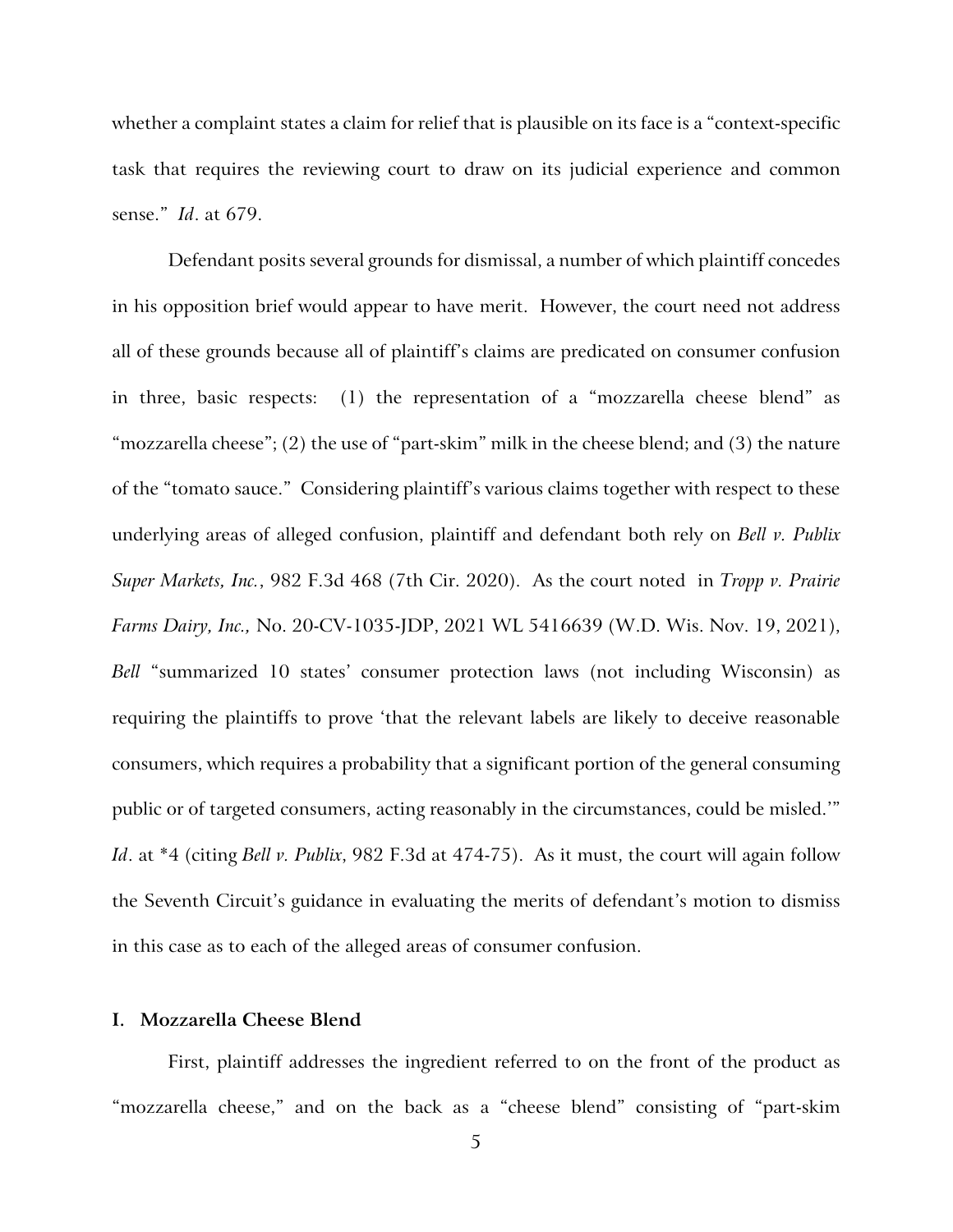mozzarella cheese," "modified food starch," and "skim milk." (Am. Compl. (dkt. #6) ¶¶ 4, 20.) According to plaintiff, "[r]easonable consumers do not expect a cheese blend with modified food starch where the front label promises 'Mozzarella Cheese' and 'REAL' cheese." (*Id.* ¶ 24.)

As an initial matter, defendant is correct that the federal Food Drug and Cosmetic Act ("FDCA"), 21 U.S.C. § 301 *et seq.*, applies here. Moreover, under the FDCA, state food labelling requirements are preempted, and the states are prohibited from adopting requirements other than those "identical to the requirement" established in federal law. 21 U.S.C. § 343-1(a)(3). For its part, defendant points to a federal regulation defining mozzarella cheese as a "food prepared from dairy ingredients" that may include not just "dairy ingredients," but also "clotting enzymes" and "salt."  $21$  C.F.R. § 133.155(b)(1)-(3). Furthermore, defendant relies on a separate, related federal regulation stating that the part-skim cheese in a product "conforms to the definition and standard of identity as prescribed for mozzarella cheese by § 133.155, except that its milk fat content . . . is less than 45 percent but not less than 30 percent." 21 C.F.R. § 133.157. Because its current product labelling for Bagel Bites conforms with this FDCA labelling standards, defendant argues that any additional labelling requirement plaintiff may claim under state law "not identical to the [federal] requirement" is preempted. 21 U.S.C.  $\S$  343-1(a)(3).

In response, plaintiff attempts to draw parallels between the labelling of the cheese in this case to the labelling of the cheese product in *Bell*. However, in *Bell*, the product at issue represented itself to be "100% Grated Parmesan." 982 F.3d at 473. Here, the product labels does not claim to be "100% mozzarella cheese," nor contain some other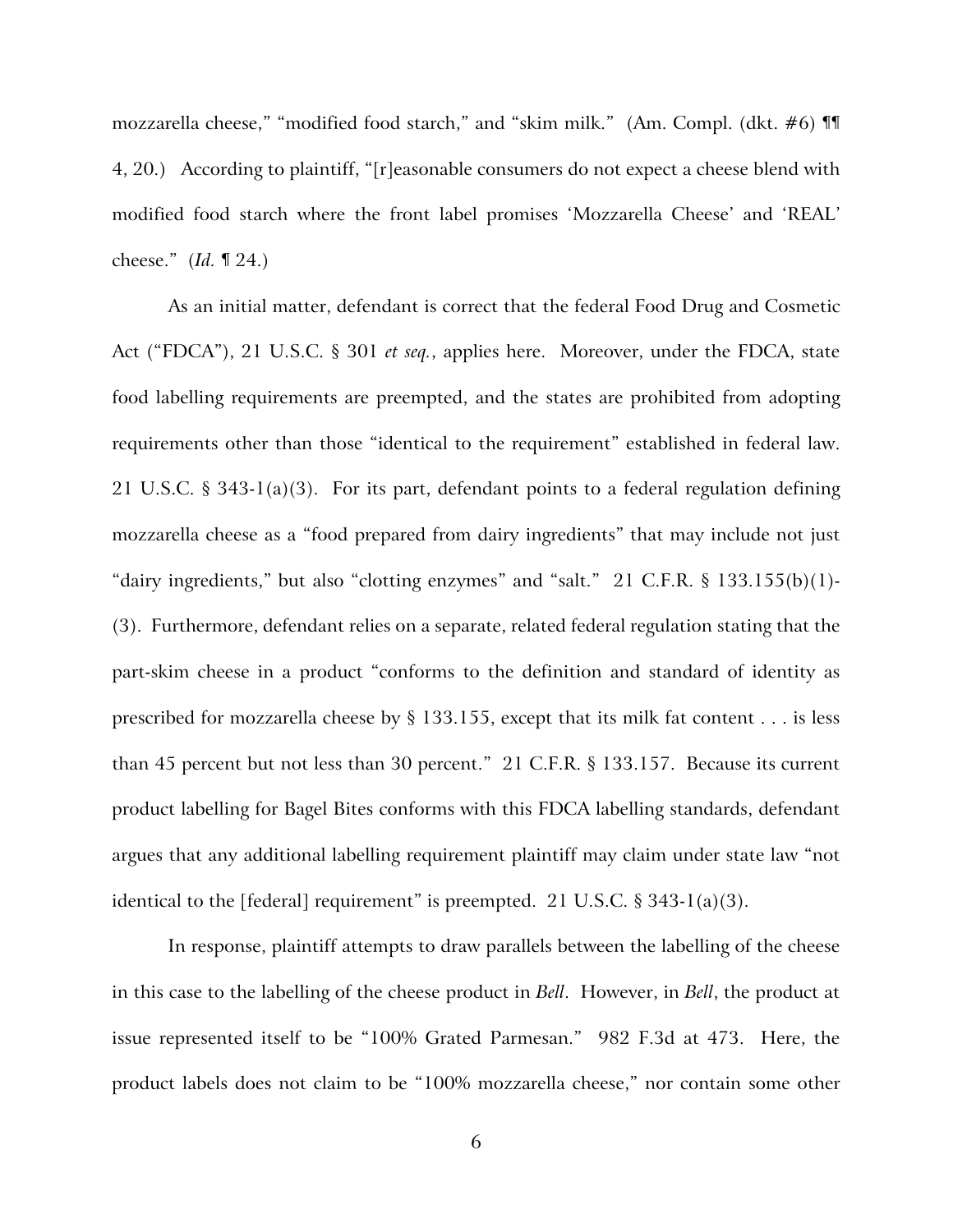phrase conveying that the product *only* contains mozzarella cheese. With any of those hypothetical labels, a similar misrepresentation as found in *Bell* would arguably be present, thus foreclosing a decision on the pleadings, but the cheese label at issue in this case represents no more than "mozzarella cheese," which is further defined in the ingredients list as "part-skim milk, cheese cultures, salt, enzymes." (Am. Compl. (dkt. #6) ¶ 20.) Similarly, the remainder of the front packaging contains no other statement that belies the ingredients list on the back of the product.

Furthermore, as defendant points out, the Seventh Circuit recently, similarly distinguished *Bell* in *Weaver v. Champion Petfoods USA Inc.,* 3 F.4th 927 (7th Cir. 2021). In that case, "Champion's packaging did not represent that it was made with 100% fresh regional ingredients." 3 F.4th at 938. The Seventh Circuit found that this alone distinguished *Bell* from the case at hand and affirmed the dismissal of that complaint. In fairness, the *Weaver* court also noted that the plaintiffs in *Bell* had "included allegations that they had conducted consumer surveys showing that consumers were misled by the label," 3 F.4th at 938, but no equivalent representation or claim was made in *Weaver*, nor has plaintiff so alleged here. Therefore, plaintiff's attempt to rely on *Bell* to oppose dismissal fails in light of *Weaver*. The court concludes that plaintiffs have failed to plausibly allege that a reasonable consumer could be misled by the use of "mozzarella cheese" or "REAL cheese" on the Bagel Bites product label.

### **II. "Part-skim" Mozzarella**

Plaintiff also takes issue with the inclusion of "part-skim mozzarella" in the list of the "cheese blend" ingredients. Specifically, plaintiff argues that the front packaging label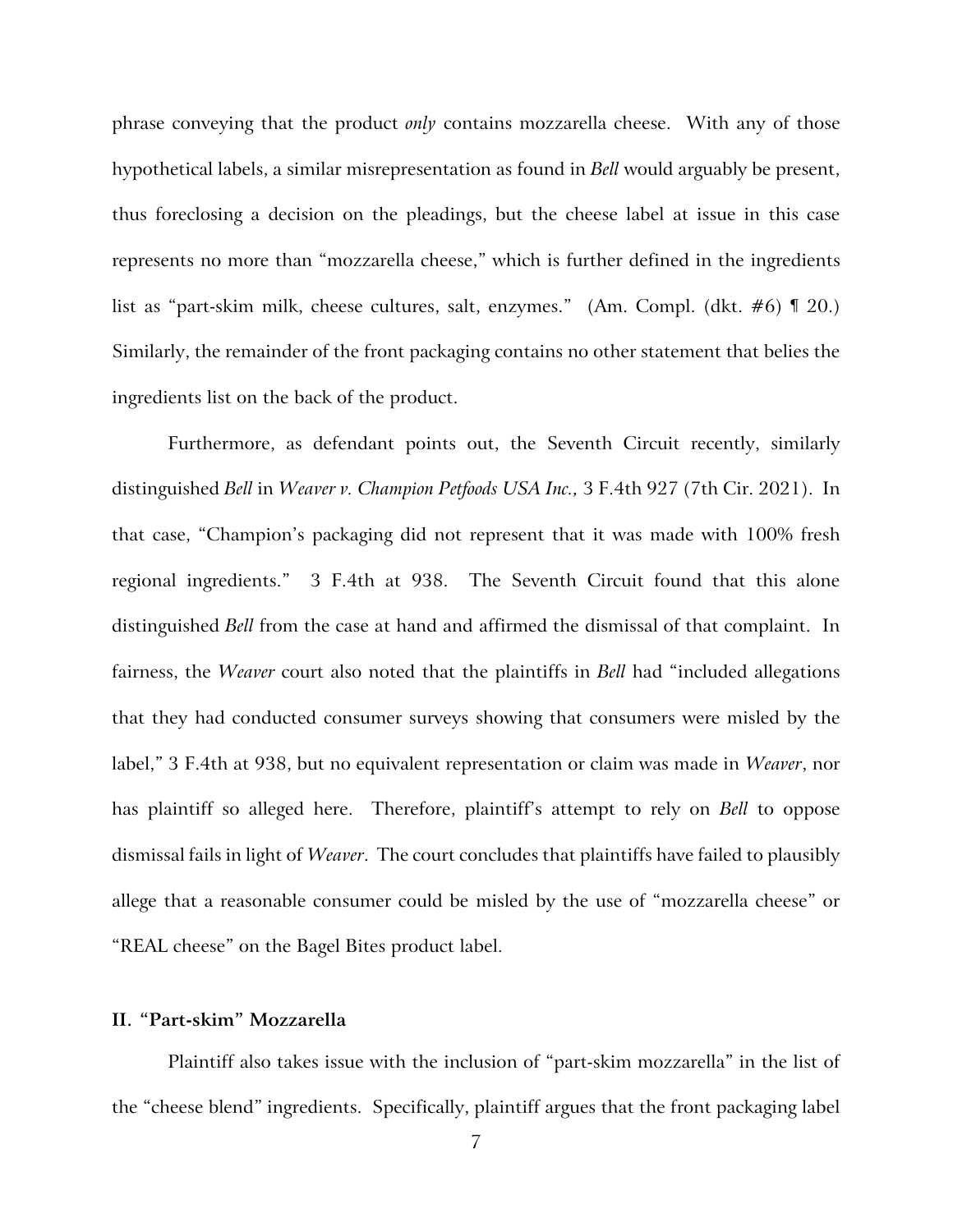is misleading because it only claimed to contain "Mozzarella Cheese," *not* "part-skim mozzarella cheese" as disclosed in the ingredients list. (Am. Compl. (dkt.  $\#6$ )  $\lll$  20.) However, part-skim mozzarella is nevertheless mozzarella cheese under current, preemptive FDA law, or, at least, plaintiff has failed to plausibly allege that it is not. In opposition to defendant's motion, plaintiff argues that certain, other FDA regulations require a distinction between the two kinds of mozzarella cheese for the purposes of product packaging. However, the regulations referenced by plaintiff bolster defendant's argument that "part-skim" mozzarella fits within the standard promulgated for claims to "mozzarella cheese" under 21 C.F.R. § 133.157. Indeed, as plaintiff concedes, the only difference between "mozzarella cheese" in 21 C.F.R. § 133.155 and "part-skim mozzarella cheese" in 21 C.F.R. § 133.157 is the milkfat content. Perhaps this explains plaintiff's argument, in his opposition brief without any other substantiation that "milkfat is the most valuable part of milk" (Pl.'s Opp'n (dkt. #16) 10), but it does not strengthen his argument that a consumer would be misled by the use of "mozzarella cheese" on the label when the product contains "park-skim" mozzarella cheese, nor is it relevant to consumer understanding of the product's label.

Confusingly, in arguing that "defendant's efforts at selling 'part skim mozzarella' as 'mozzarella' is not a novel type of fraud," plaintiff's counsel cites the same cases used in a previous, unsuccessful food labelling suit before this court (the newest of which was decided in 1975). (Pl.'s Opp'n (dkt. #16) 9.) Indeed, the claims asserted in *See Tropp v. Prairie Farms Dairy, Inc.*, 2021 WL 5416639, are similar to those in this case, except for the labelling, which concerned "Premium Vanilla Bean Ice Cream." *Id*. at \*5. In that case,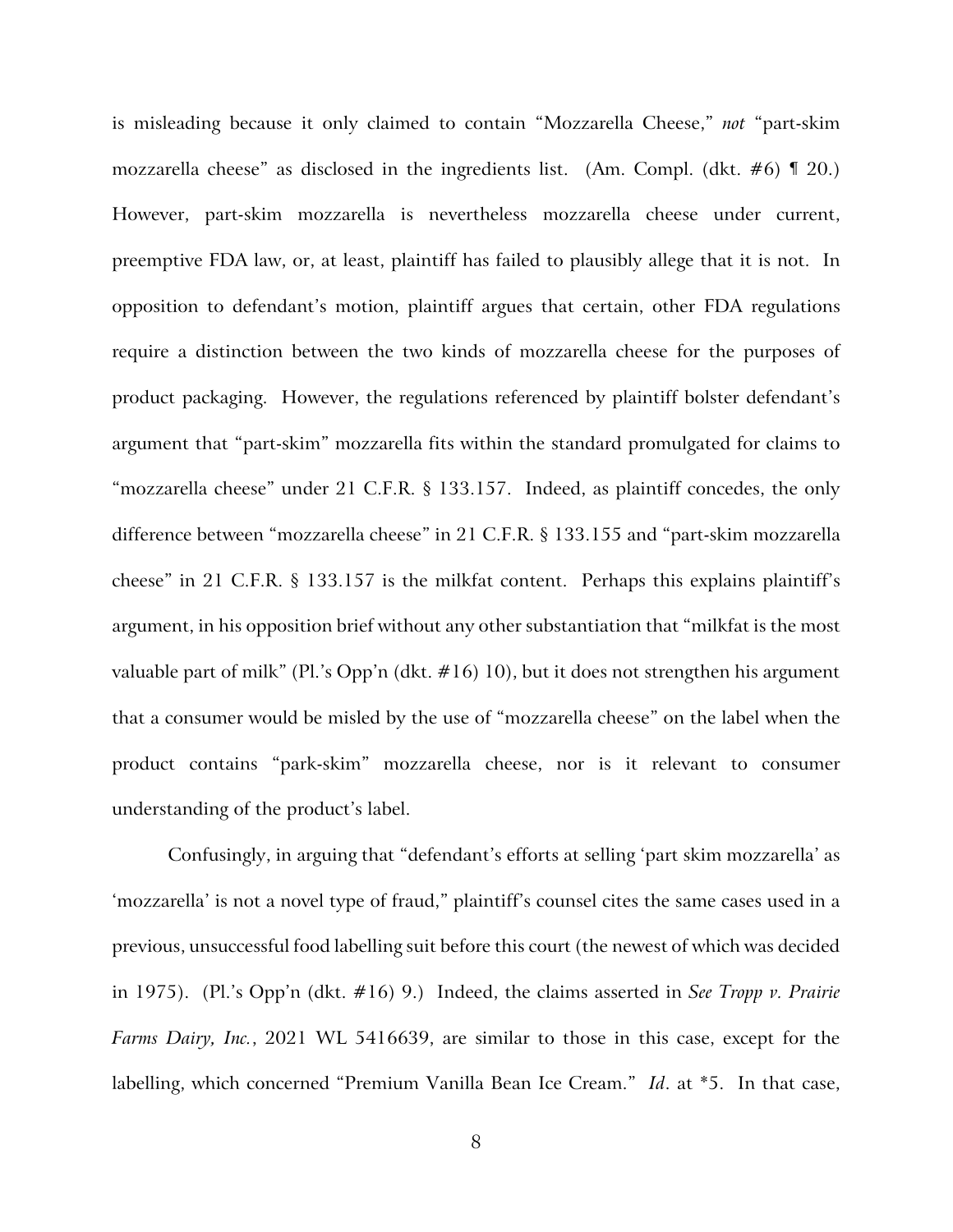plaintiff's counsel argued that "defendant's efforts at passing off artificial vanilla in place of extractives from vanilla beans is not a novel type of fraud." Brief in Opposition at 6, *Tropp v. Prairie Farms Dairy, Inc.*, No. 20-CV-1035-JDP (W.D. Wis. Nov. 19, 2021), ECF No. 23. This court determined that the cases cited by plaintiff's counsel "deal[t] with issues that ha[d] little relevance to [that defendant's] motion to dismiss." *Tropp,* 2021 WL5416639, at \*6. As Judge Peterson held in *Tropp*, "none of those cases are instructive" to the dispositive issues with reference to "part skim" mozzarella as fraudulent now before the court either. *Id.* at \*5.

Plaintiff cites *Dairy Queen of Wisconsin, Inc. v. McDowell*, 260 Wis. 471, 476-77, 51 N.W.2d 34 (1952), which dealt with specific butterfat percentage requirements for dairy products to be labelled as "ice cream," ignoring that *Dairy Queen* concerned Wisconsin's statutes specifically addressing the marketing of ice cream. Here, plaintiff asserts general consumer fraud without claiming a violation of any specific Wisconsin statute regarding "pizza bagel" contents or labelling or even mozzarella cheese. Next, plaintiff cites *Carolene Products Co. v. United States*, 323 U.S. 18 (1944), which is also easily distinguished from the present case. *Carolene Products* dealt with a federal statute banning interstate shipment of skim milk enhanced with fat or oil. However, as in *Dairy Queen*, a statute had been passed to specifically target the behavior -- the "filling" of the milk -- prohibited by the federal Filled Milk Act. Certainly, were there a specific statute that prohibited the usage of "part skim" mozzarella or a "cheese blend" more generally in the production of pizza bagels or other products marketed as containing "mozzarella cheese," then plaintiff's claim would have substantially more traction. The other cases cited by plaintiff similarly concern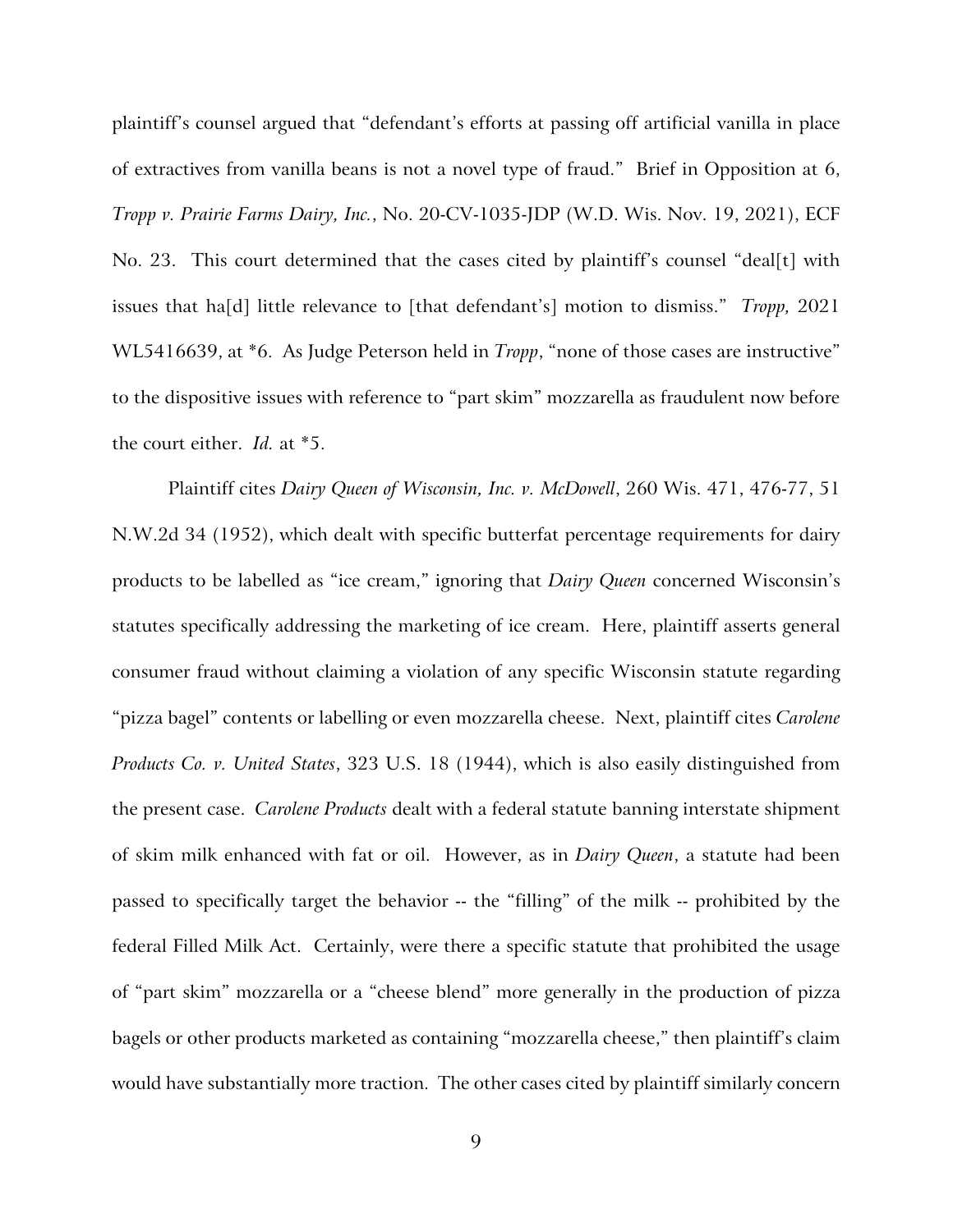the legality of certain products. *E.g., Coffee-Rich, Inc. v. Dept. of Agriculture*, 70 Wis. 2d 265, 234 N.W.2d 270 (1975) (holding that a statute banning the sale of nondairy coffee creamer was unconstitutional); *Hebe Co. v. Shaw,* 248 U.S. 297 (1919) (holding that a bill restricting sale of evaporated milk was constitutional).

Arguably the most relevant of the cases cited by plaintiff is *Day-Bergwall Co. v. State*, 190 Wis. 8, 207 N.W. 959 (1926), although it, too, is remarkedly dated and easily distinguishable. In *Day-Bergwall*, the defendant manufactured and sold of an artificial vanilla flavoring known as "Van cu co," consisting of synthetic chemicals vanillin and coumarin, combined with caramel coloring, water, and alcohol. *Id.* at 961. This mixture was represented to be "vanilla extract," a non-synthetic liquid including natural vanillin extracted from vanilla bean. However, the court found that the defendant's caramel coloring was added to the product for the purpose of "producing a substance which in its appearance can readily be taken for vanilla extract." *Id.* at 962. For obvious reasons, the facts are not analogous to the product or representations under consideration here. "Van cu co" was never recognized as a form of vanilla extract, but as an artificial product attempting to masquerade as a natural product of the extraction process from the vanilla bean. In contrast, "part-skim" mozzarella cheese is still mozzarella cheese under preemptive federal law, and plaintiff has not shown otherwise.

In the absence of any relevant legal authority to support plaintiff's claim that the representation of "part-skim mozzarella" as "mozzarella cheese" is actionably misleading despite federal law to the contrary, therefore, plaintiff has failed to state a claim on this basis.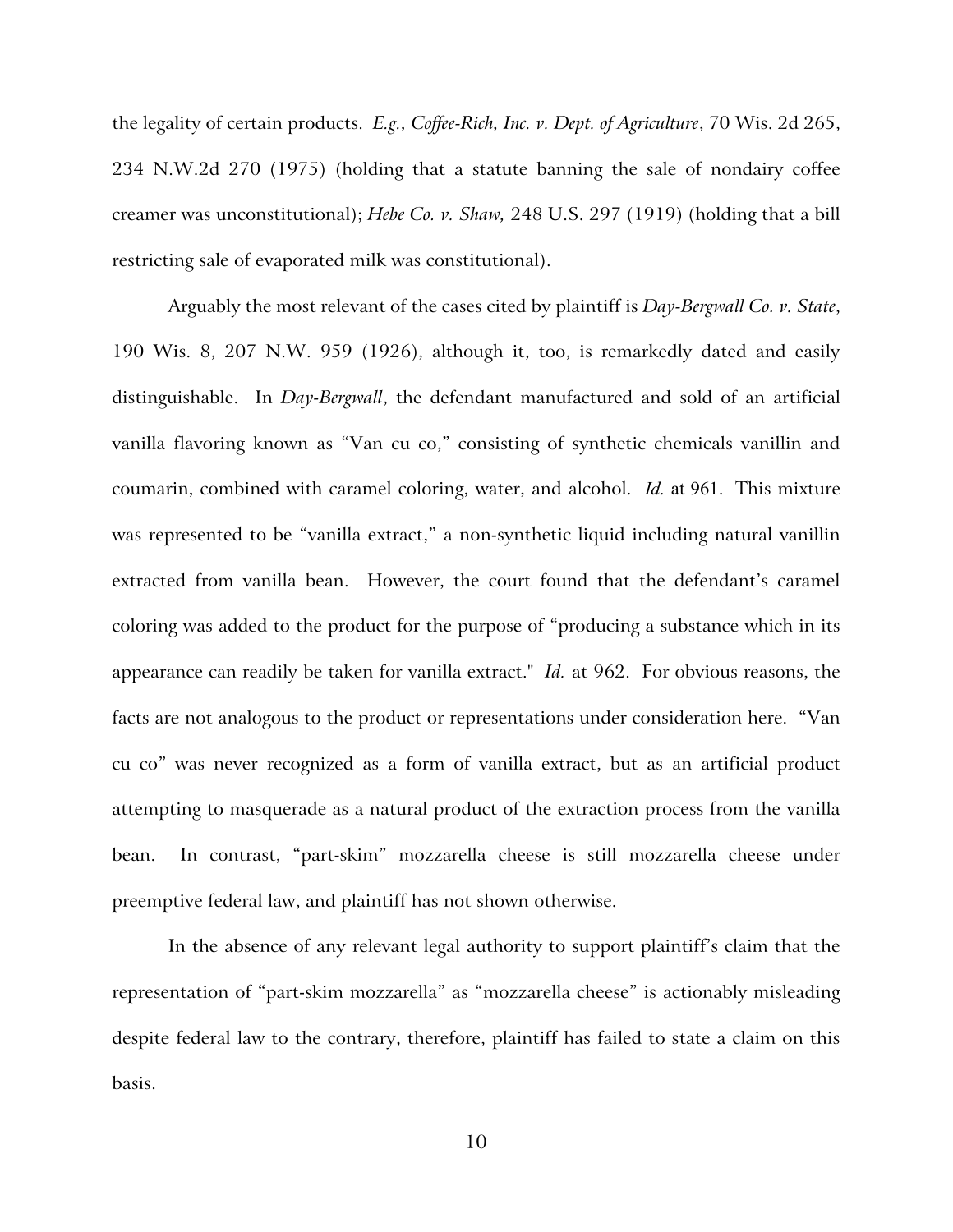#### **III. Tomato Sauce**

Finally, plaintiff asserts claims based on the product's characterization of the mixture of "water, tomato paste, invert cane syrup, modified corn starch, salt, methylcellulose, citric acid, potassium chloride, ammonium chloride, spice, yeast extract, natural flavor, and calcium lactate" as "tomato sauce." (Am. Compl. (dkt. #6) ¶ 54.) The heading of this portion of the amended complaint states that "the product does not contain tomato sauce (*id.* at p.10), but the complaint actually alleges that "[c]onsumers expect a product claiming to contain 'Tomato Sauce' will contain tomatoes in a puree or paste form, and seasonings" (*id.* ¶ 54). To buttress this claim further, plaintiff also alleges that "[c]onsumers value tomatoes in tomato sauce more than cornstarch and methylcellulose because tomatoes are rich in lycopene, an antioxidant that contributes to heart health and reduction in cancer risk." (*Id.* ¶ 61.) Putting aside the conclusory nature of this allegation, defendant again points to the FDA Compliance Policy Guide, which states that "no standard of identity has been established for tomato sauce," and instead, merely requires that the sauce and constituent ingredients be properly displayed in the ingredient list. FDA Compliance Policy Guide § 525.800, *available at* https://www.fda.gov/regulatoryinformation/search-fda-guidance-documents/cpg-sec-525800-tomato-sauce-or-tomato-hotsauce-labeling. However, not only does this document demonstrate that "tomato sauce" is a loose category with no specific formulation requirements, other than contents of "not less than 8.37 percent of salt-free tomato solids," *id.*, but plaintiff's contention that consumers are concerned about the chemical makeup of their tomatoes seems incongruous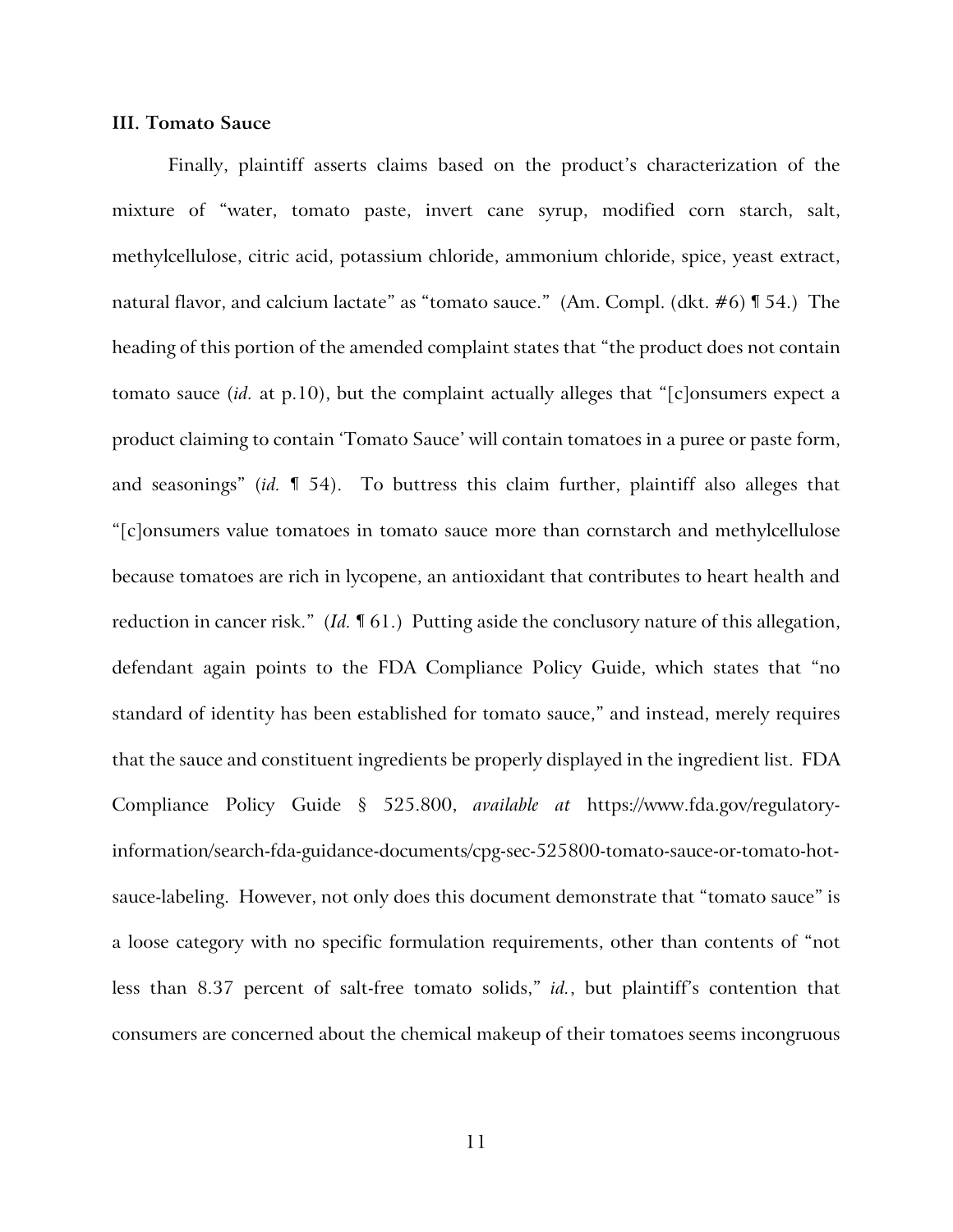with his other arguments that consumers simply expect the purest and most basic form of every ingredient advertised on the front of a product's package.

Because Lemke has not plausibly alleged that a reasonable consumer *won't* receive the "mozzarella cheese," "real cheese" and "tomato sauce" provided on the front of the package of defendant's Bagel Bites, plaintiff has failed to state a claim for relief. As such, this court agrees with the recent decisions issued by the Northern and Southern District Courts of Illinois, as well as the Southern District of New York, in rejecting other suits brought by plaintiff's counsel for advancing an interpretation of a product's packaging that is "unreasonable and unactionable."3 *Chiappetta v. Kellogg Sales Co.*, No. 21-CV-3545, 2022 WL 602505, at \*5 (N.D. Ill. Mar. 1, 2022).

#### **ORDER**

#### IT IS ORDERED that:

- 1) Defendant Kraft Heinz Foods Company's motion to dismiss (dkt. #10) is GRANTED.
- 2) Defendant's motion for leave to obtain copy of May 6, 2021, hearing transcript (dkt. #14) is DENIED AS MOOT.

<sup>3</sup> *See, e.g.*, *Tropp v. Prairie Farms Dairy, Inc.,* No. 20-CV-1035-JDP, 2021 WL 5416639 (W.D. Wis. Nov. 19, 2021) (dismissing class action over misleading packaging of "Premium Vanilla Bean Ice Cream"); *Floyd v. Pepperidge Farm, Inc.*, No. 21-CV-00525, 2022 WL 203071 (S.D. Ill. Jan. 24, 2022) (granting motion to dismiss in class action over misleading packaging of "golden butter" crackers); *Chiappetta v. Kellogg Sales Co.*, No. 21-CV-3545, 2022 WL 602505 (N.D. Ill. Mar. 1, 2022) (dismissing class action over misleading packaging of "Strawberry Pop-Tarts"); *Yu v. Dreyer's Grand Ice Cream, Inc.*, No. 20-CV-08512, 2022 WL 799563 (S.D.N.Y. Mar. 16, 2022) (dismissing class action suit regarding misleading packaging of ice cream)*; Zurliene v. Dreyer's Grand Ice Cream, Inc.*, No. 3:21-CV-747-DWD, 2022 WL 816636 (S.D. Ill. Mar. 17, 2022) (dismissing another class action over misleading packaging of ice cream); *Cerretti v. Whole Foods Market Group, Inc.*, No. 20- CV-5516, 2022 WL 1062793 (N.D. Ill. Apr. 8, 2022) (dismissing yet another similar class action over ice cream).